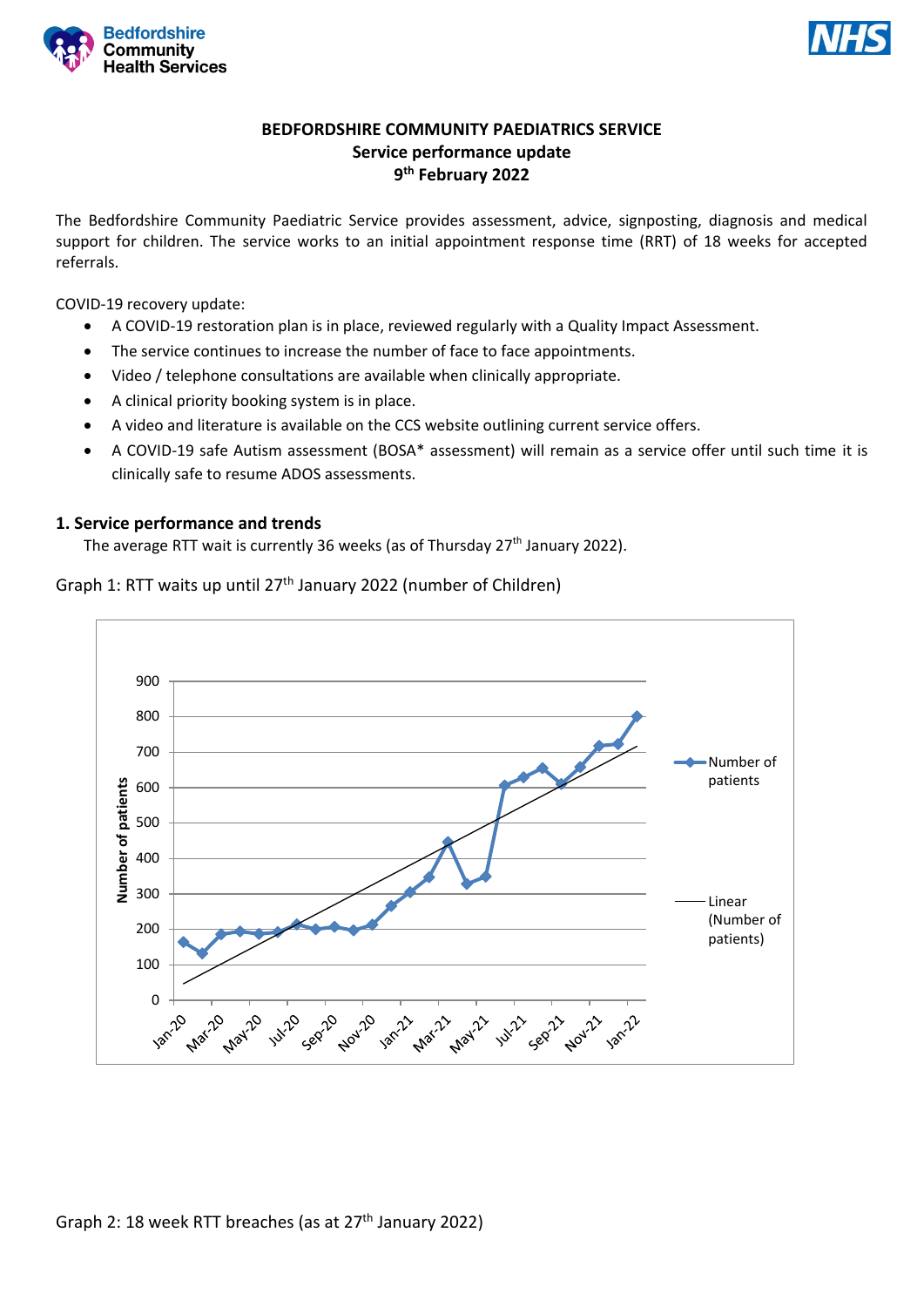

The number of appointments breaching 18 week waits has increased since July 2021; however the total number of Children waiting has reduced over the past month.

Challenges impacting improvement:

- Between October 2021 to January 2022, the service received a 30% increase in accepted referrals (n=202), in comparison to the same period last year.
- The service was impacted by long term sick leave of a Consultant Paediatrician.
- An experienced Specialist nurse left the service.
- Increased EHCP and IHA requests.
- High volume of requests to expedite/ clinically prioritise appointments.

### **2. Primary factors impacting current service performance**

## Capacity required for routine physical assessments

The number of face to face appointments has increased following initial video Consultations during the pandemic, impacting service capacity.

### New appointment's vs follow up's

A balance is required between the booking of new (RTT) and follow up appointments to prevent disproportionate waits in either area. High risk medication reviews are prioritised.

### Increasing demand with complex need

Increased number of multi-disciplinary appointments required with increasing numbers of Children presenting with complex needs.

### Increased demand for EHCP assessments & Children in Care (CIC) Initial Health assessments

An increasing volume of EHCP and Initial Health Assessments (during November 21 and December 21) is resulting in service capacity being diverted from RTT and follow up appointment slots. Annual demand comparison as follows: Table 1 EHCP assessments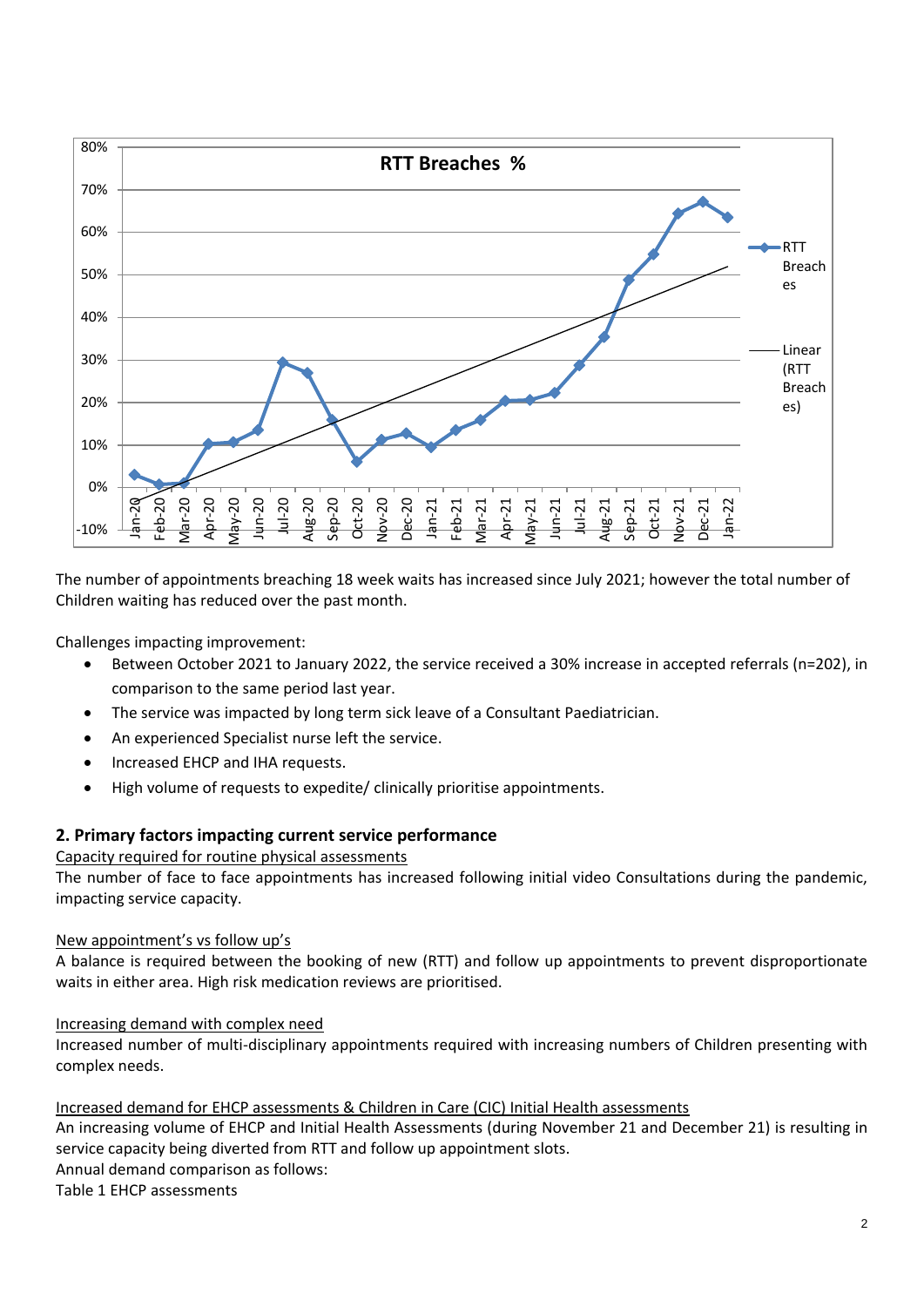| Month    | <b>EHCP</b> assessments | Month    | <b>EHCP</b> assessment |
|----------|-------------------------|----------|------------------------|
| $Oct-20$ | 10                      | $Oct-21$ | 11                     |
| $Nov-20$ | 23                      | $Nov-21$ | 17                     |
| Dec-20   | 24                      | Dec-21   | 36                     |
| $Jan-21$ | 35                      | $Jan-22$ | 43                     |

| Month    | CIC IHA assessments | Month    | CIC IHA assessment |
|----------|---------------------|----------|--------------------|
| $Oct-20$ | 15                  | $Oct-21$ | 15                 |
| $Nov-20$ | 15                  | $Nov-21$ | 32                 |
| Dec-20   |                     | Dec-21   | 24                 |
| $Jan-21$ | 16                  | $Jan-22$ | 13                 |

Table 2 Children in Care – Initial health assessments

### **3. Nursing workforce**

CCS has provided additional investment to increase recruitment to specialist nursing workforce across the service, directly releasing capacity for Paediatricians to review children with more complex health conditions.

Three Nurses have recently commenced their Independent Prescribing course and one nurse will complete the course by April 2022.

For the next performance update caseload numbers and the Nursing impact on service waits will be presented.

### **4. Autism Spectrum Disorder (ASD) performance**

To inform a diagnostic outcome for Children suspected of having an Autism Spectrum Disorder (ASD) an ADOS (Autism Diagnostic Observation Schedule) is routinely facilitated. ADOS assessments are not COVID safe due to the face to face requirements and an alternative (BOSA\*) is now in place.

The average wait for BOSA assessments is 33 weeks as at 28<sup>th</sup> January 2022

|  |  |  | <b>Table 2: BOSA waiting times</b> |  |
|--|--|--|------------------------------------|--|
|--|--|--|------------------------------------|--|

| Month         | Children<br>waiting | Longest wait<br>(weeks) |
|---------------|---------------------|-------------------------|
| Jan-20        | 76                  | 24                      |
| Feb-20        | 107                 | 29                      |
| Mar-20        | 94                  | 25                      |
| Apr-20        | 112                 | 36                      |
| May-20        | 127                 | 40                      |
| Jun-20        | 135                 | 43                      |
| Jul-20        | 147                 | 46                      |
| Aug-20        | 200                 | 52                      |
| Sep-20        | 214                 | 62                      |
| Oct-20        | 168                 | 62                      |
| <b>Nov-20</b> | 210                 | 66                      |
| Dec-20        | 236                 | 73                      |
| $Jan-21$      | 238                 | 77                      |
| Feb-21        | 178                 | 62                      |
| Mar-21        | 203                 | 67                      |
| Apr-21        | 211                 | 71                      |

With additional investment, 300 BOSA assessments pan-Bedfordshire were completed in quarter 3 (21/22)

### *To improve waits:*

- A preferred provider has been appointed with the option to increase assessment resource as required.

- Across the service staff members have completed their ADOS training to increase in house capacity.

-New clinical lead is providing Medical peer support to provide clinical outcomes after assessment for all Children. - A Speech and language Therapist is being recruited to inform diagnostic assessment for pre-school children.